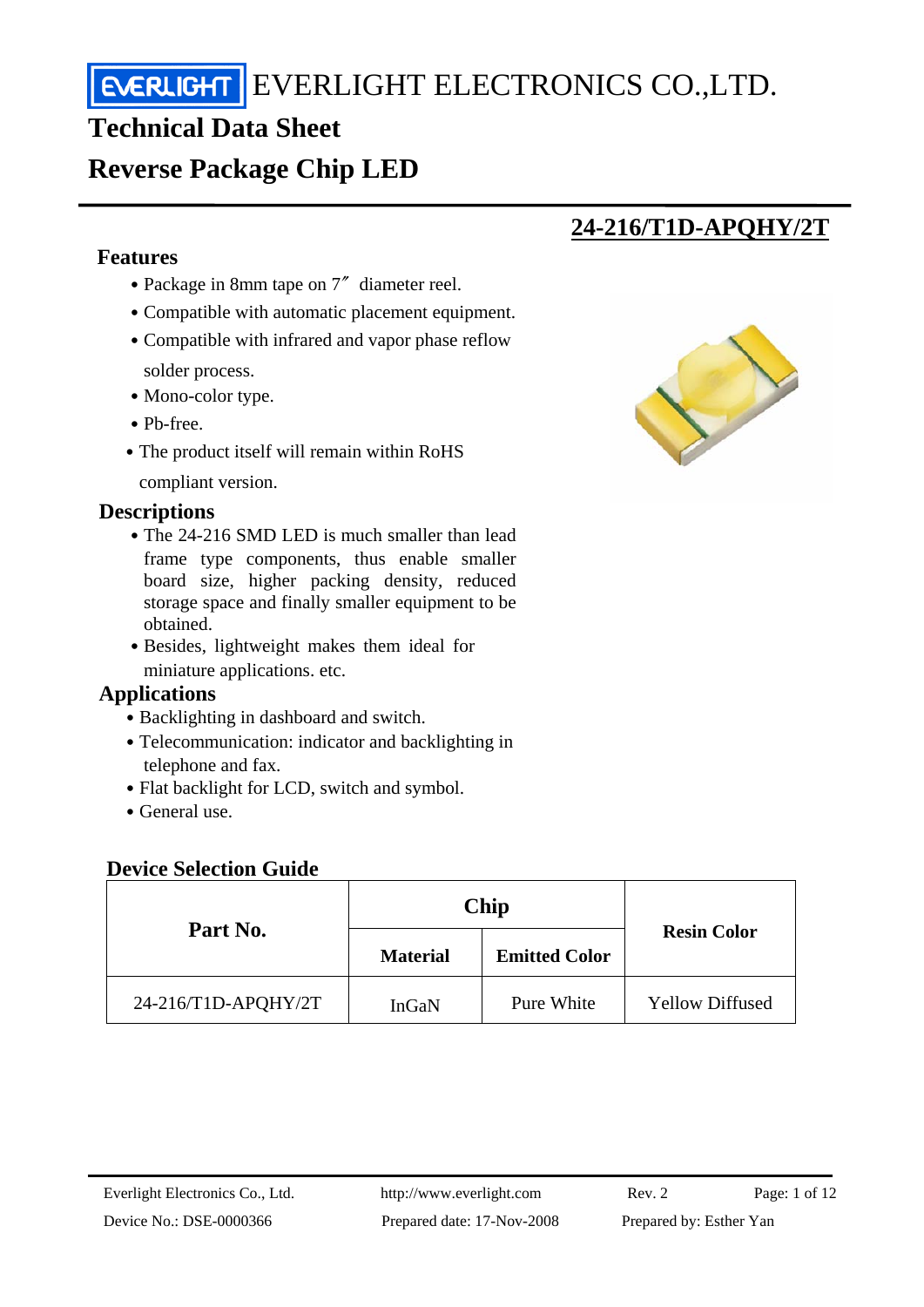

#### **Package Outline Dimensions**



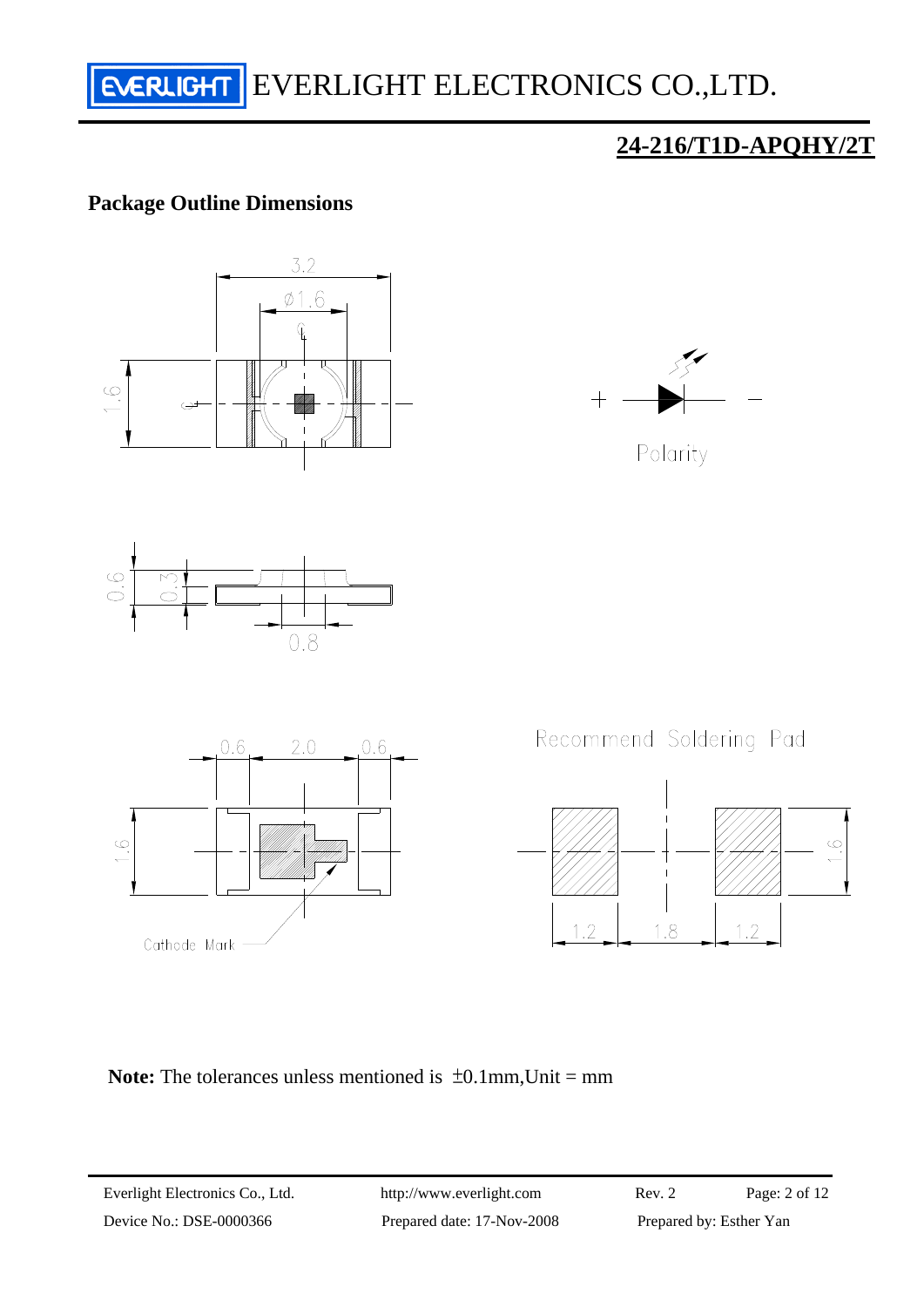## **24-216/T1D-APQHY/2T**

## **Absolute Maximum Ratings (Ta=25**℃**)**

| Parameter                                        | Symbol      | Rating                                                                               | Unit                 |  |
|--------------------------------------------------|-------------|--------------------------------------------------------------------------------------|----------------------|--|
| <b>Reverse Voltage</b>                           | $V_{R}$     | 5                                                                                    | V                    |  |
| <b>Forward Current</b>                           | $\rm I$ F   | 25                                                                                   | mA                   |  |
| <b>Peak Forward Current</b><br>(Duty 1/10 @1KHz) | IFP         | 100                                                                                  | mA                   |  |
| <b>Power Dissipation</b>                         | Pd          | 95                                                                                   | mW                   |  |
| <b>Electrostatic Discharge</b>                   | <b>ESD</b>  | 150                                                                                  | V                    |  |
| <b>Operating Temperature</b>                     | Topr        | $-40 \sim +85$                                                                       | $\mathrm{C}^{\circ}$ |  |
| <b>Storage Temperature</b>                       | <b>Tstg</b> | $-40 \sim +90$                                                                       | $\int_{0}^{\infty}$  |  |
| <b>Soldering Temperature</b>                     | <b>Tsol</b> | Reflow Soldering : 260 °C for 10 sec.<br>Hand Soldering : 350 $\degree$ C for 3 sec. |                      |  |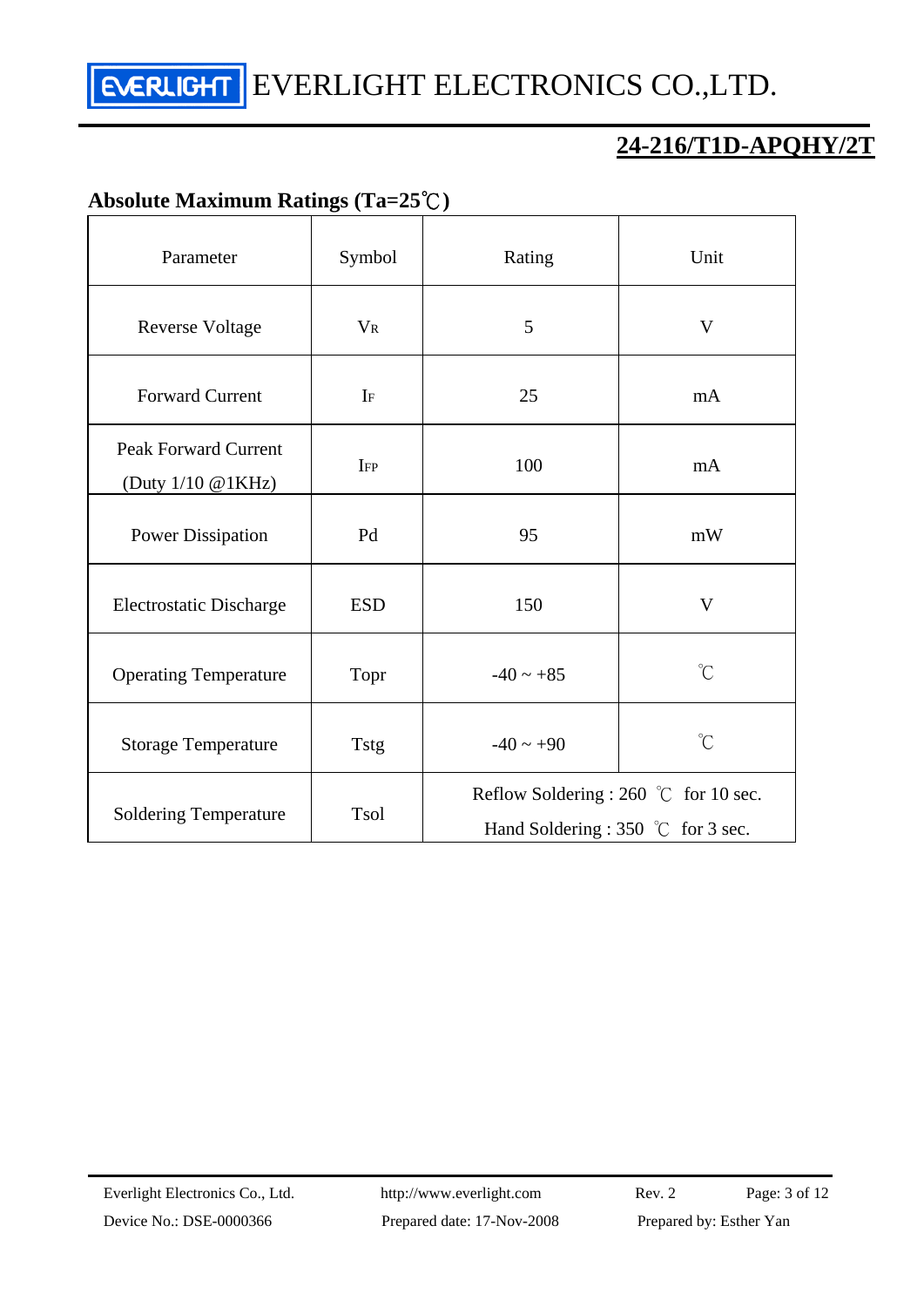**NERLIGHT** EVERLIGHT ELECTRONICS CO., LTD.

## **24-216/T1D-APQHY/2T**

## **Electro-Optical Characteristics (Ta=25**℃**)**

| Parameter              | Symbol         | Min. | Typ. | Max. | Unit    | Condition  |  |
|------------------------|----------------|------|------|------|---------|------------|--|
| Luminous Intensity     | Iv             | 45.0 |      | 112  | mcd     |            |  |
| Viewing Angle          | $2 \theta$ 1/2 |      | 140  |      | deg     | $IF = 5mA$ |  |
| <b>Forward Voltage</b> | $\rm V_F$      | 2.70 |      | 3.15 | V       |            |  |
| <b>Reverse Current</b> | IR             |      |      | 50   | $\mu$ A | $V_R = 5V$ |  |

## **Bin Range Of Luminous Intensity & Forward Voltage**

| ÷<br>Symbol   | <b>Bin Code</b> | Min. | Max. | Unit | Condition  |
|---------------|-----------------|------|------|------|------------|
| Iv<br>$V_{F}$ | P <sub>1</sub>  | 45.0 | 57.0 |      | $IF = 5mA$ |
|               | P2              | 57.0 | 72.0 |      |            |
|               | Q1              | 72.0 | 90.0 | mcd  |            |
|               | Q2              | 90.0 | 112  |      |            |
|               | 15              | 2.70 | 2.85 |      |            |
|               | 16              | 2.85 | 3.00 | V    |            |
|               | 17              | 3.00 | 3.15 |      |            |

#### **Note:**

**1:Tolerance of Luminous Intensity** ±**11%** 

**2:Tolerance of Forward Voltage** ±**0.1V**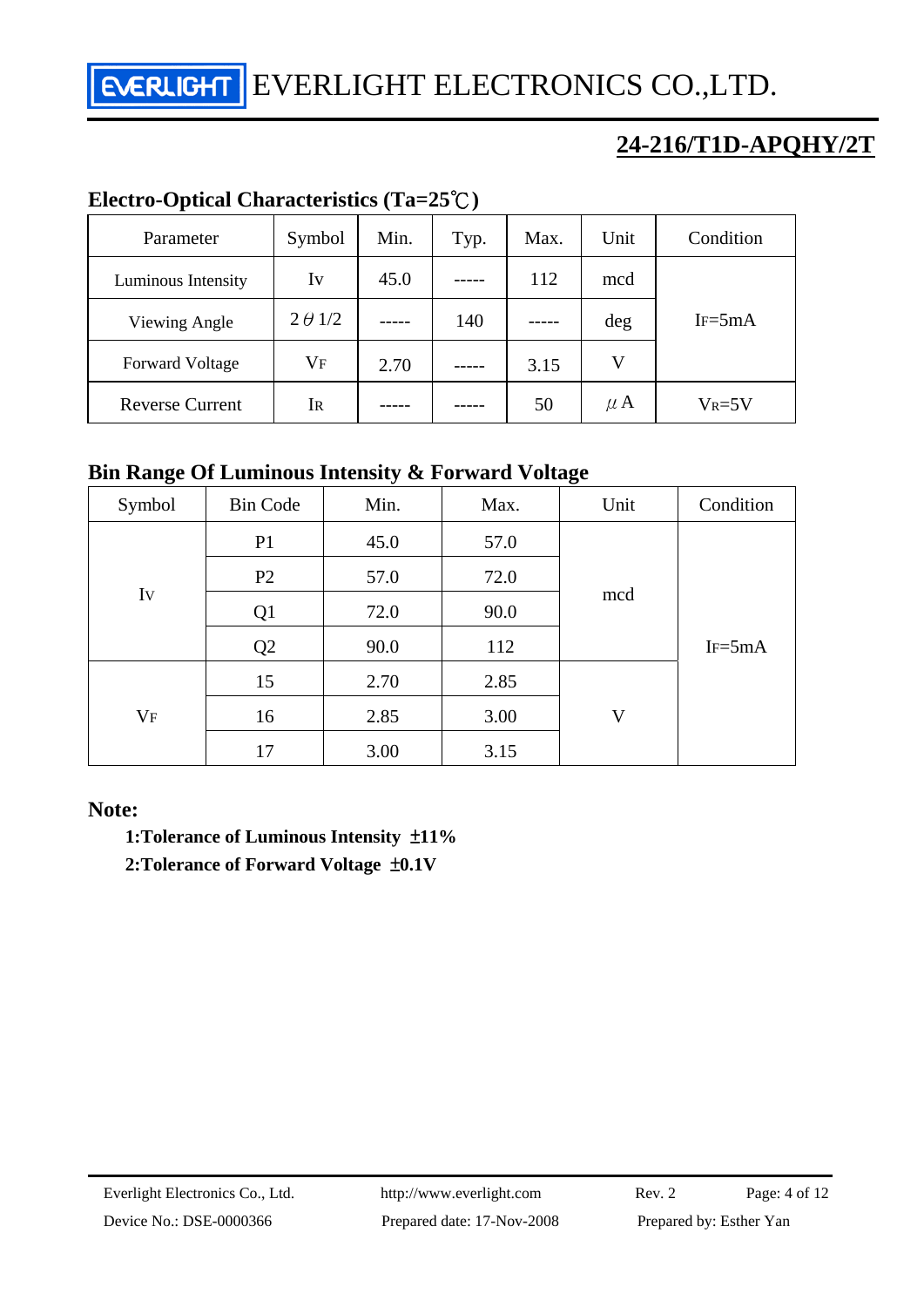## **24-216/T1D-APQHY/2T**

|              | Caromanchy Coorumans Specifications for Din Grading |           |         |            |
|--------------|-----------------------------------------------------|-----------|---------|------------|
| Groups       | <b>Bin Code</b>                                     | $CIE_{X}$ | $CIE_y$ | Condition  |
|              |                                                     | 0.274     | 0.226   |            |
|              | $\mathbf 1$                                         | 0.274     | 0.258   |            |
|              |                                                     | 0.294     | 0.286   |            |
|              |                                                     | 0.294     | 0.254   |            |
|              |                                                     | 0.274     | 0.258   |            |
|              |                                                     | 0.274     | 0.291   |            |
|              | $\sqrt{2}$                                          | 0.294     | 0.319   |            |
|              |                                                     | 0.294     | 0.286   |            |
|              |                                                     | 0.294     | 0.254   |            |
|              | 3                                                   | 0.294     | 0.286   |            |
|              |                                                     | 0.314     | 0.315   |            |
|              |                                                     | 0.314     | 0.282   | $IF = 5mA$ |
| $\mathbf{A}$ | $\overline{4}$                                      | 0.294     | 0.286   |            |
|              |                                                     | 0.294     | 0.319   |            |
|              |                                                     | 0.314     | 0.347   |            |
|              |                                                     | 0.314     | 0.315   |            |
|              | 5                                                   | 0.314     | 0.282   |            |
|              |                                                     | 0.314     | 0.315   |            |
|              |                                                     | 0.334     | 0.343   |            |
|              |                                                     | 0.334     | 0.311   |            |
|              | 6                                                   | 0.314     | 0.315   |            |
|              |                                                     | 0.314     | 0.347   |            |
|              |                                                     | 0.334     | 0.376   |            |
|              |                                                     | 0.334     | 0.343   |            |

#### **Chromaticity Coordinates Specifications for Bin Grading**

**Notes:** 

**1.The C.I.E. 1931 chromaticity diagram ( Tolerance** ±**0.01).** 

**2.The products are sensitive to static electricity and care must be fully taken when handling products.**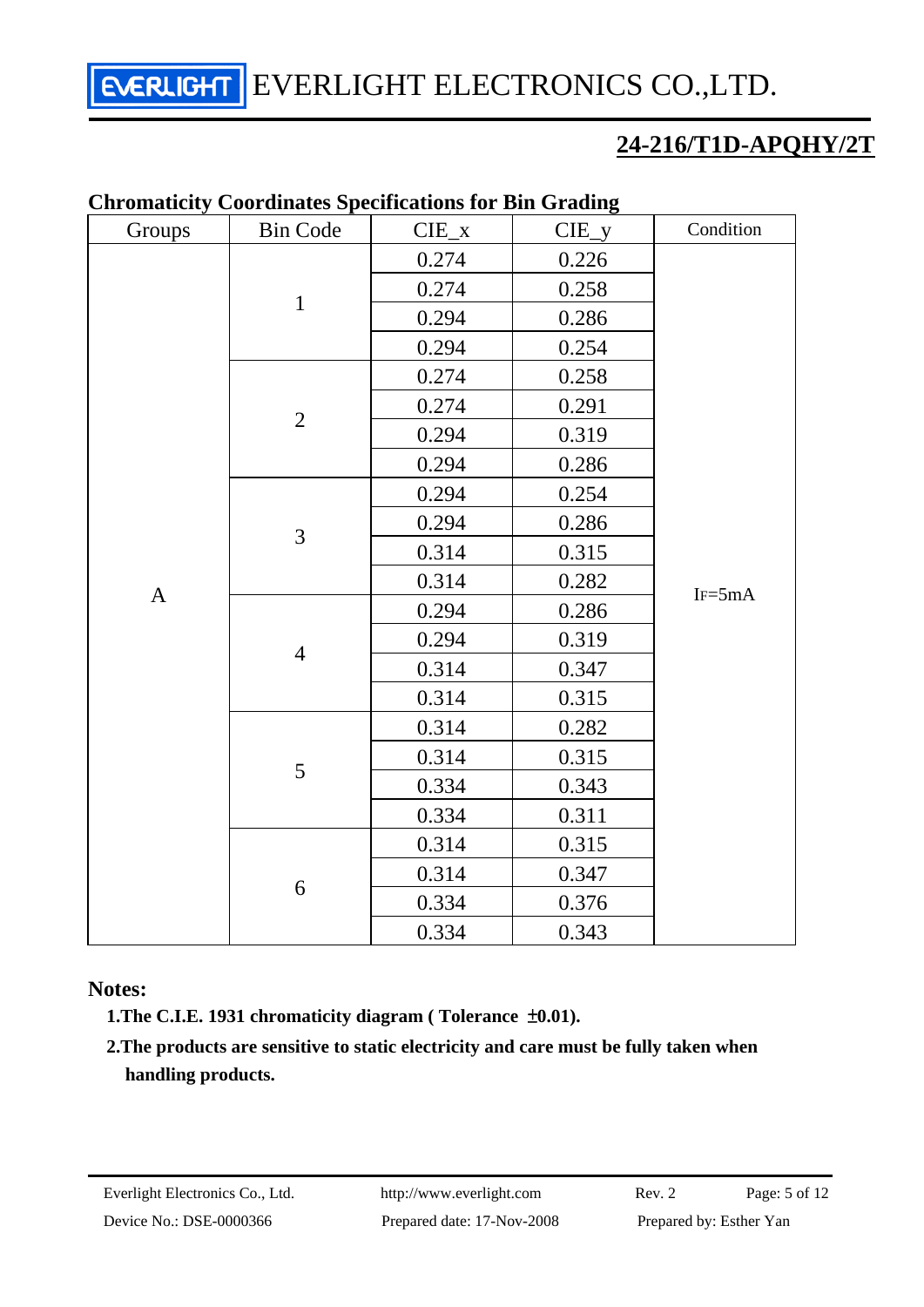

## **CIE Chromaticity Diagram**

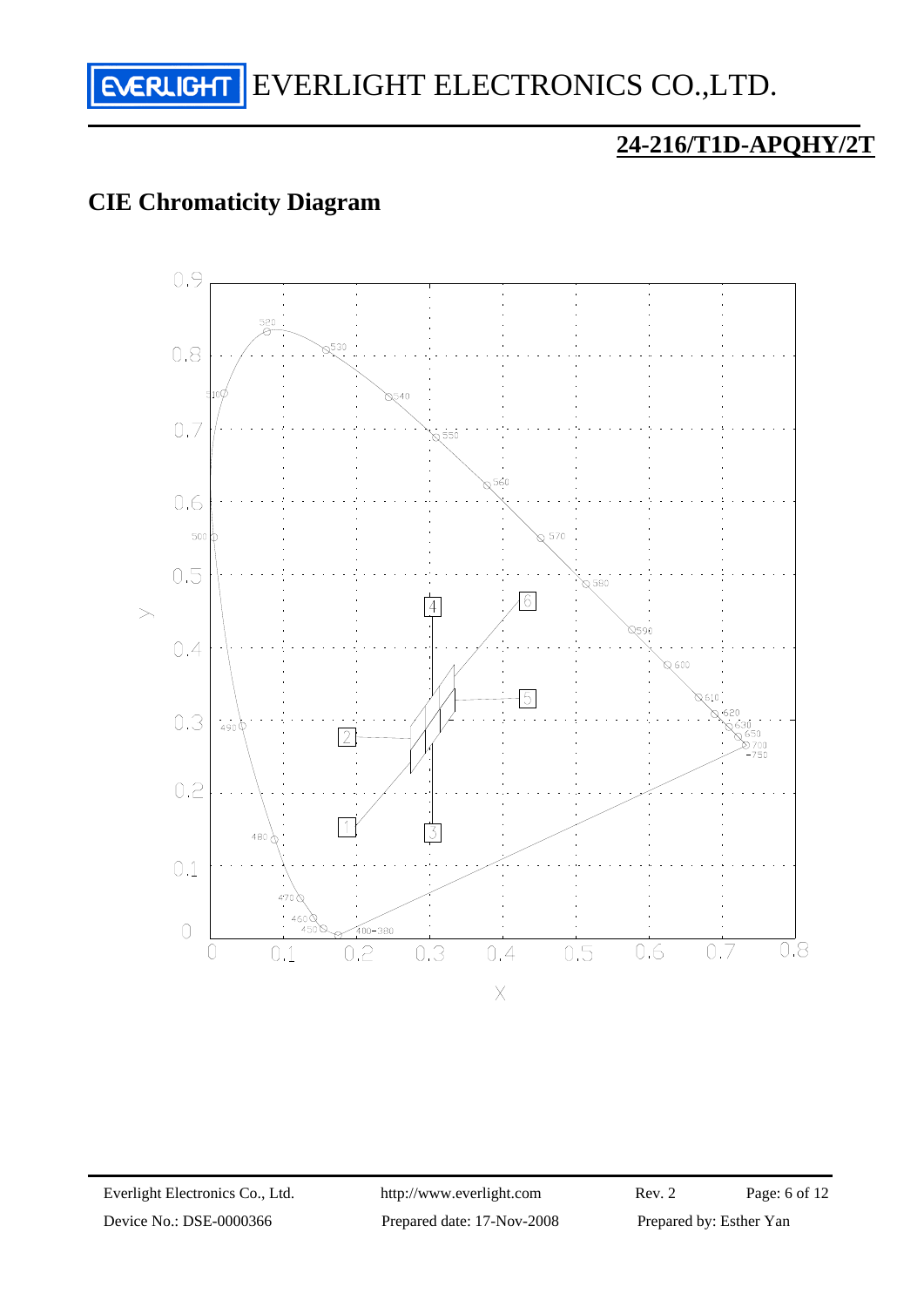## **24-216/T1D-APQHY/2T**

### **Typical Electro-Optical Characteristics Curves**





Ambient Temperature Ta (°C)





Luminous Intensity vs.



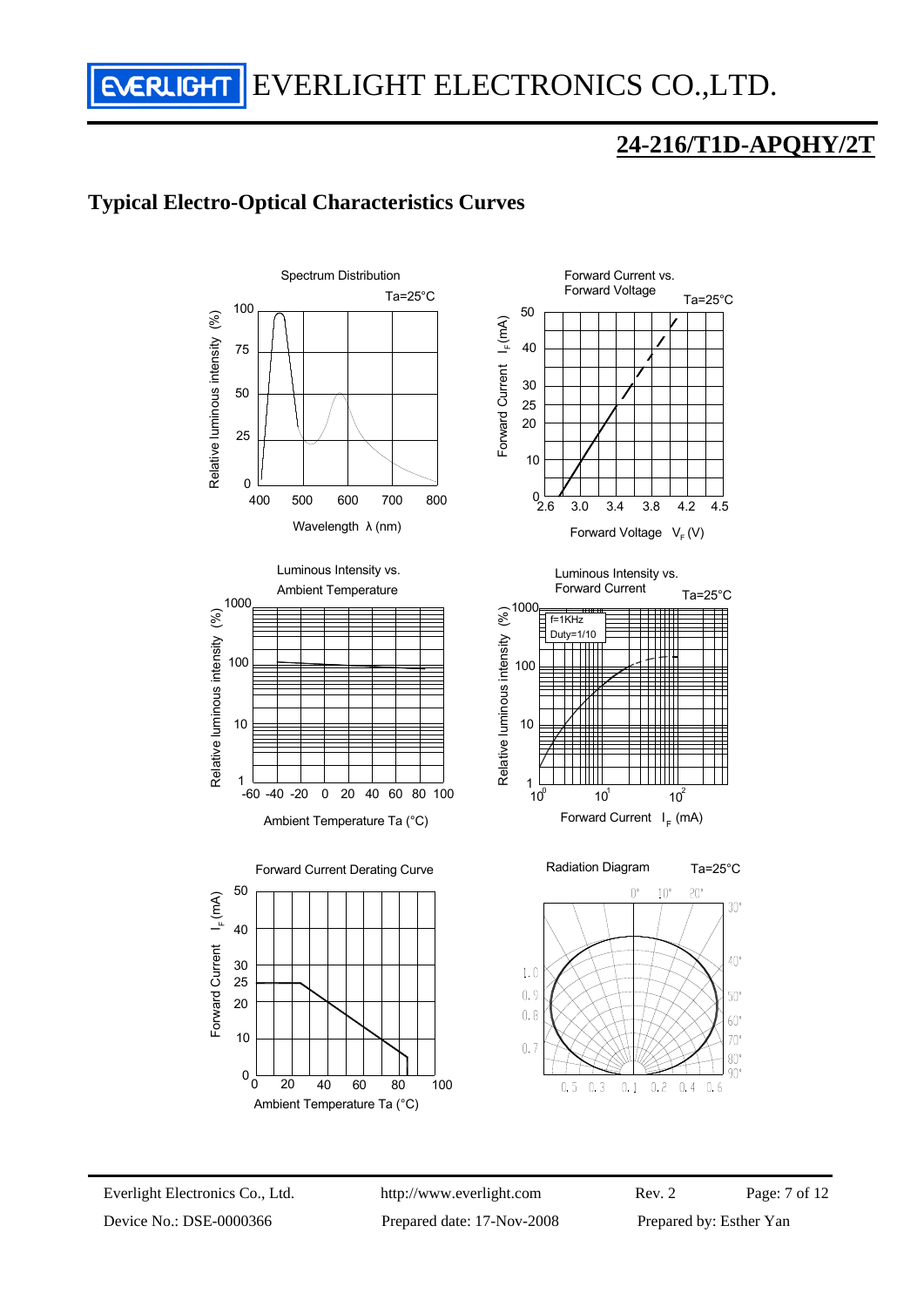## **24-216/T1D-APQHY/2T**

#### **Label Explanation**

**CAT: Luminous Intensity Rank** 

**HUE: Chromaticity Coordinates** 

**REF: Forward Voltage Rank** 



#### **Reel Dimensions**



**Note:** The tolerances unless mentioned is  $\pm 0.1$ mm, Unit = mm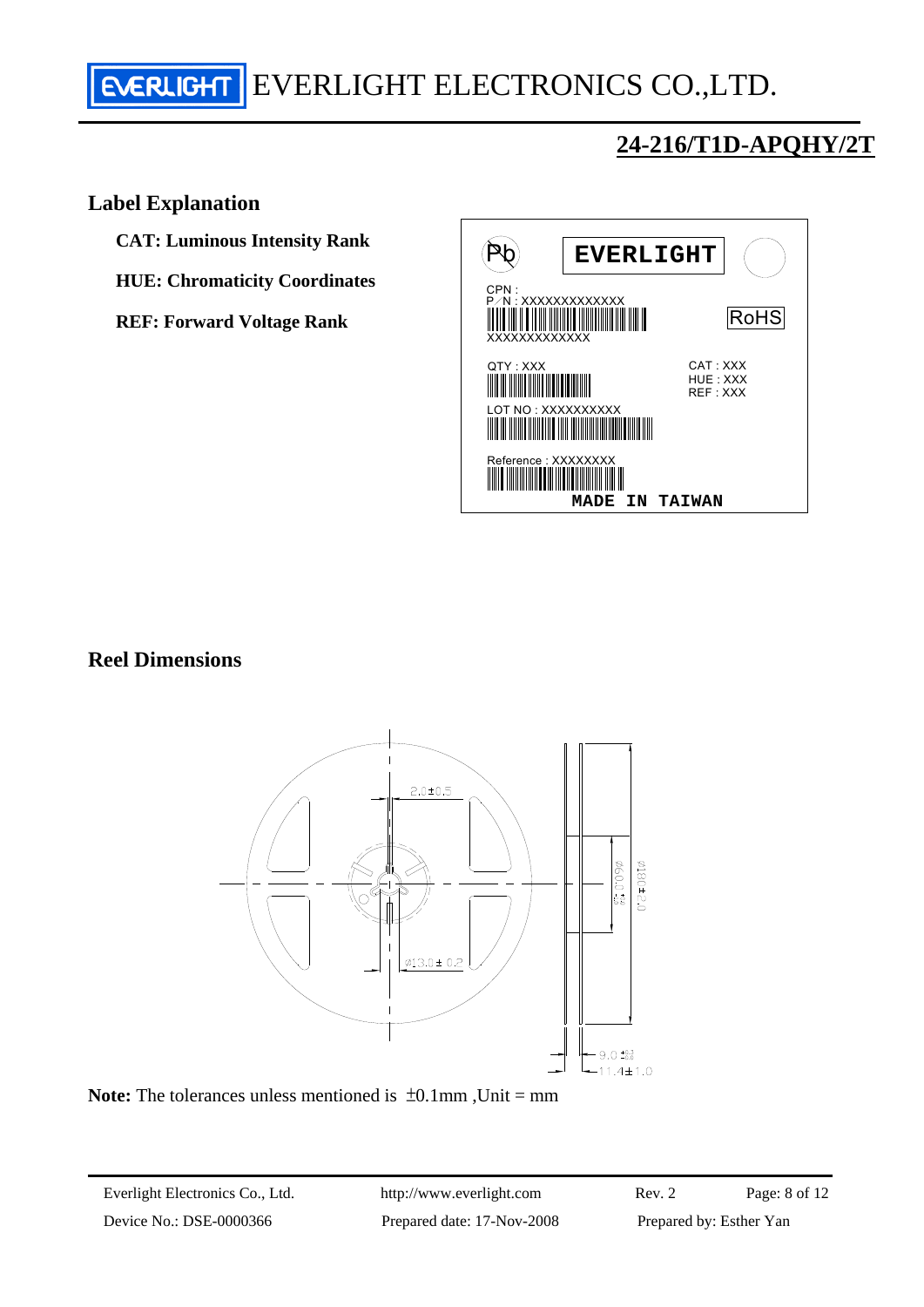## **24-216/T1D-APQHY/2T**

## **Carrier Tape Dimensions: Loaded quantity 2000 PCS per reel**



Note: The tolerances unless mentioned is  $\pm 0.1$ mm. Unit = mm

#### **Moisture Resistant Packaging**

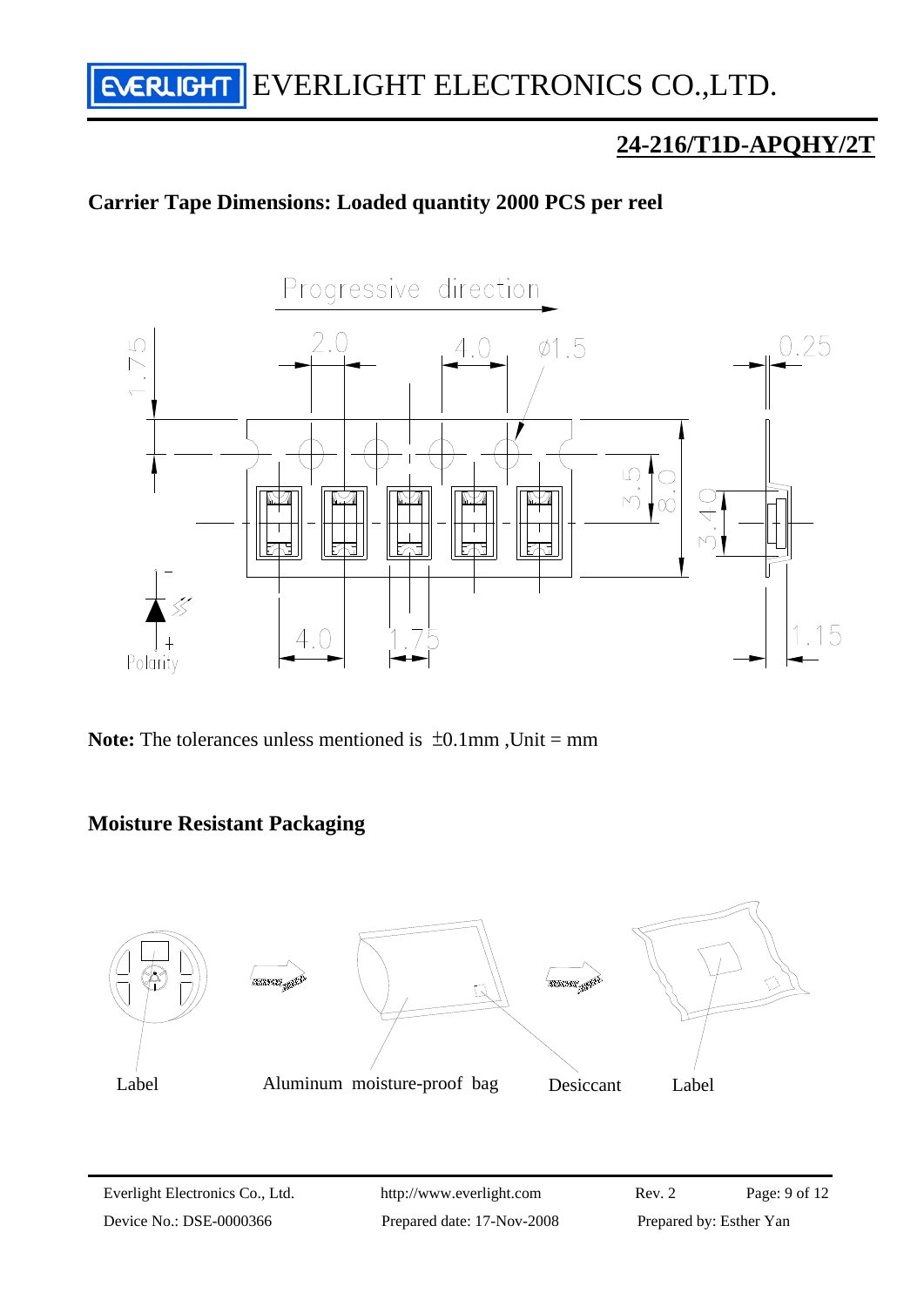## **24-216/T1D-APQHY/2T**

#### **Reliability Test Items And Conditions**

The reliability of products shall be satisfied with items listed below. Confidence level: 90%

LTPD:10%

| No.            | Items                                      | <b>Test Condition</b>                                                  | Test<br>Hours/Cycles | Sample<br><b>Size</b> | Ac/Re |
|----------------|--------------------------------------------|------------------------------------------------------------------------|----------------------|-----------------------|-------|
| $\mathbf{1}$   | <b>Reflow Soldering</b>                    | Temp.: $260^{\circ}$ C $\pm 5^{\circ}$ C<br>Min. 5sec.                 | 6 Min.               | 22 PCS.               | 0/1   |
| $\mathcal{L}$  | <b>Temperature Cycle</b>                   | $H: +100^{\circ}C$ 15min<br>$\int$ 5 min<br>$L: -40^{\circ}C$ 15min    | 300 Cycles           | 22 PCS.               | 0/1   |
| 3              | <b>Thermal Shock</b>                       | $H: +100^{\circ}C$ 5min<br>10 <sub>sec</sub><br>$L: -10^{\circ}C$ 5min | 300 Cycles           | 22 PCS.               | 0/1   |
| $\overline{4}$ | <b>High Temperature</b><br>Storage         | Temp.: $100^{\circ}$ C                                                 | 1000 Hrs.            | 22 PCS.               | 0/1   |
| 5              | Low Temperature<br>Storage                 | Temp. : $-40^{\circ}$ C                                                | 1000 Hrs.            | 22 PCS.               | 0/1   |
| 6              | DC Operating Life                          | $IF = 20 mA$                                                           | 1000 Hrs.            | 22 PCS.               | 0/1   |
| $\overline{7}$ | High Temperature /<br><b>High Humidity</b> | $85^{\circ}$ C/85%RH                                                   | 1000 Hrs.            | 22 PCS.               | 0/1   |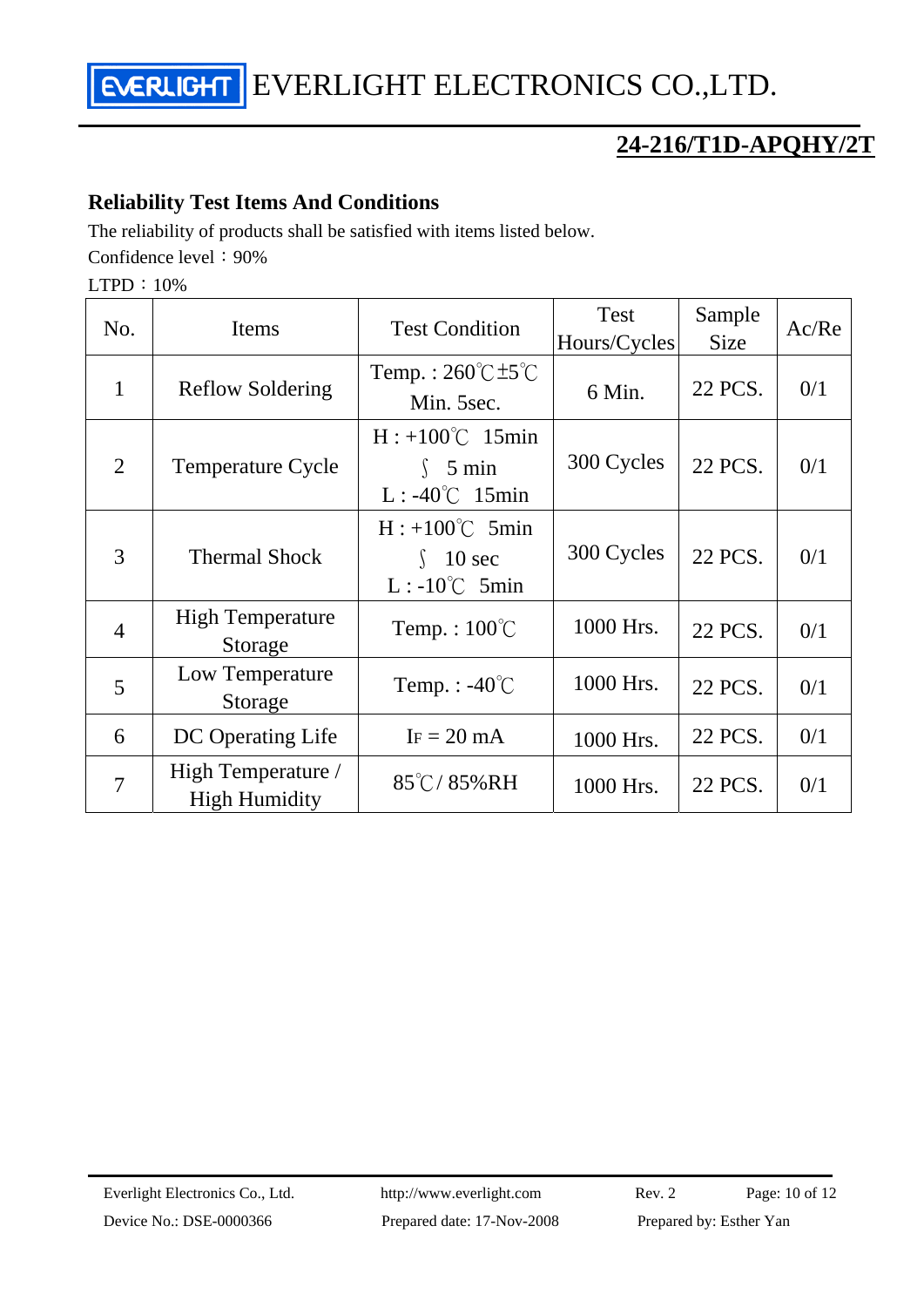#### **Precautions For Use**

1. Over-current-proof

Customer must apply resistors for protection, otherwise slight voltage shift will cause big current change ( Burn out will happen ).

- 2. Storage
	- 2.1 Do not open moisture proof bag before the products are ready to use.
- 2.2 Before opening the package: The LEDs should be kept at  $30^{\circ}$  or less and 90%RH or less.
- 2.3 After opening the package: The LED's floor life is 1 year under 30℃ or less and 60% RH or less. If unused LEDs remain, it should be stored in moisture proof packages.
- 2.4 If the moisture absorbent material (silica gel) has faded away or the LEDs have exceeded the storage time, baking treatment should be performed using the following conditions. Baking treatment : 60±5℃ for 24 hours.
- 3. Soldering Condition
	- 3.1 Pb-free solder temperature profile



- 3.2 Reflow soldering should not be done more than two times.
- 3.3 When soldering, do not put stress on the LEDs during heating.
- 3.4 After soldering, do not warp the circuit board.